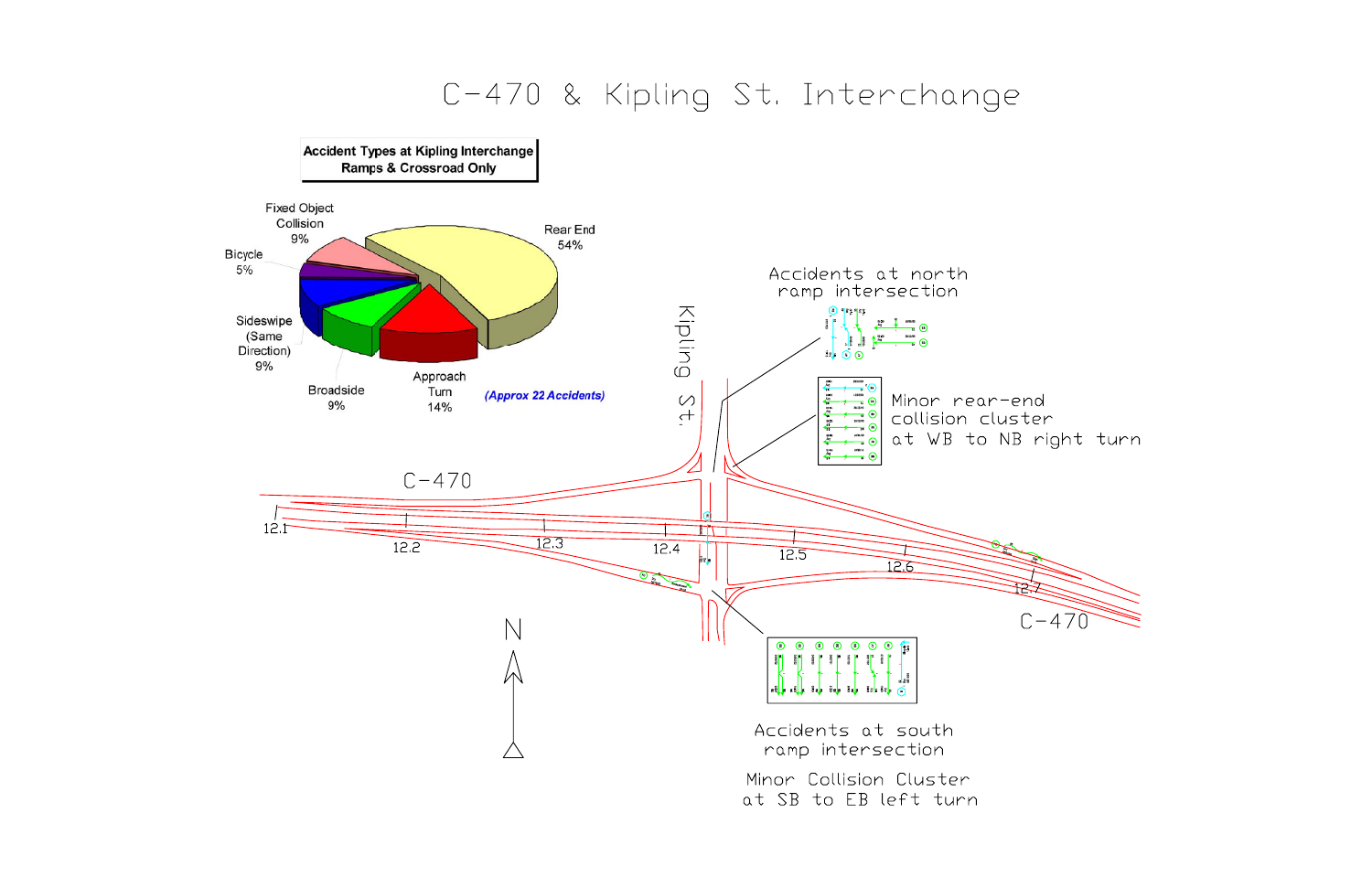## *C-470 and Wadsworth Blvd. Interchange*

An accident diagram as well as chart showing the accident type distribution profile for the included interchange ramps and Wadsworth and separate profiles for the north and south ramp intersections are shown on the following page.

Rear-end collisions account for most accidents at the Wadsworth interchange, making up over half of the 46 total accidents. Collisions of this type were not concentrated in specific locations but rather were broadly distributed throughout the interchange area including the ramps and Wadsworth itself. A minor cluster of approach-turn accidents is noted at the north ramp terminal involving northbound vehicles on Wadsworth turning left to travel on the westbound C-470 on-ramp colliding with southbound vehicles on Wadsworth. Consideration may be given to installing a protected only left turn phase for northbound traffic if not already implemented at this intersection. The south ramp intersection exhibited approximately 7 crashes at the signal with 5 additional collisions slightly removed but associated with the intersection operation. These were primarily rear-end collisions in the northbound and southbound lanes of Wadsworth. Improving traffic signal conspicuity with signal head back plates or LED lenses is an option that may help reduce this crash type.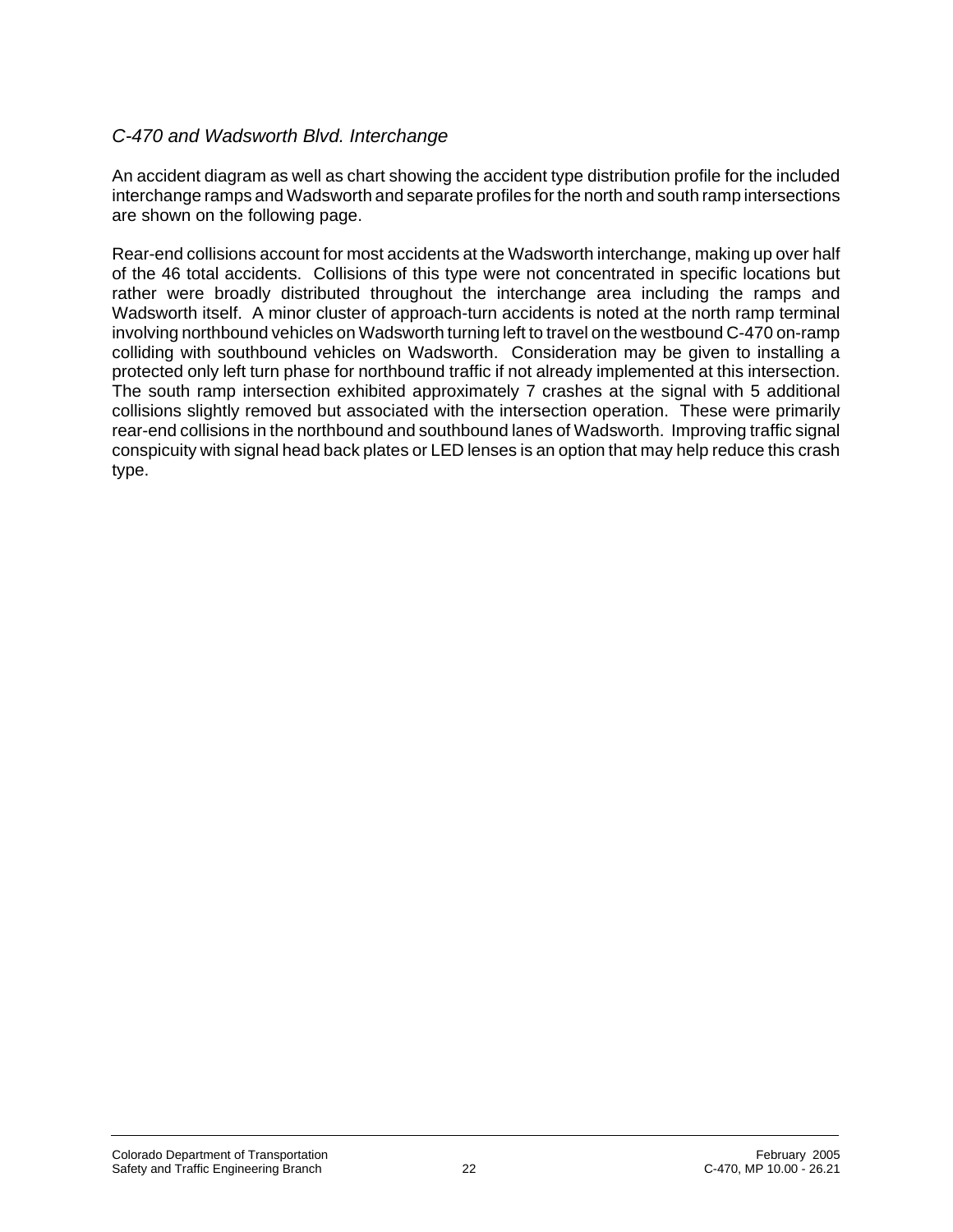## C-470 & Wadsworth Blvd. Interchange